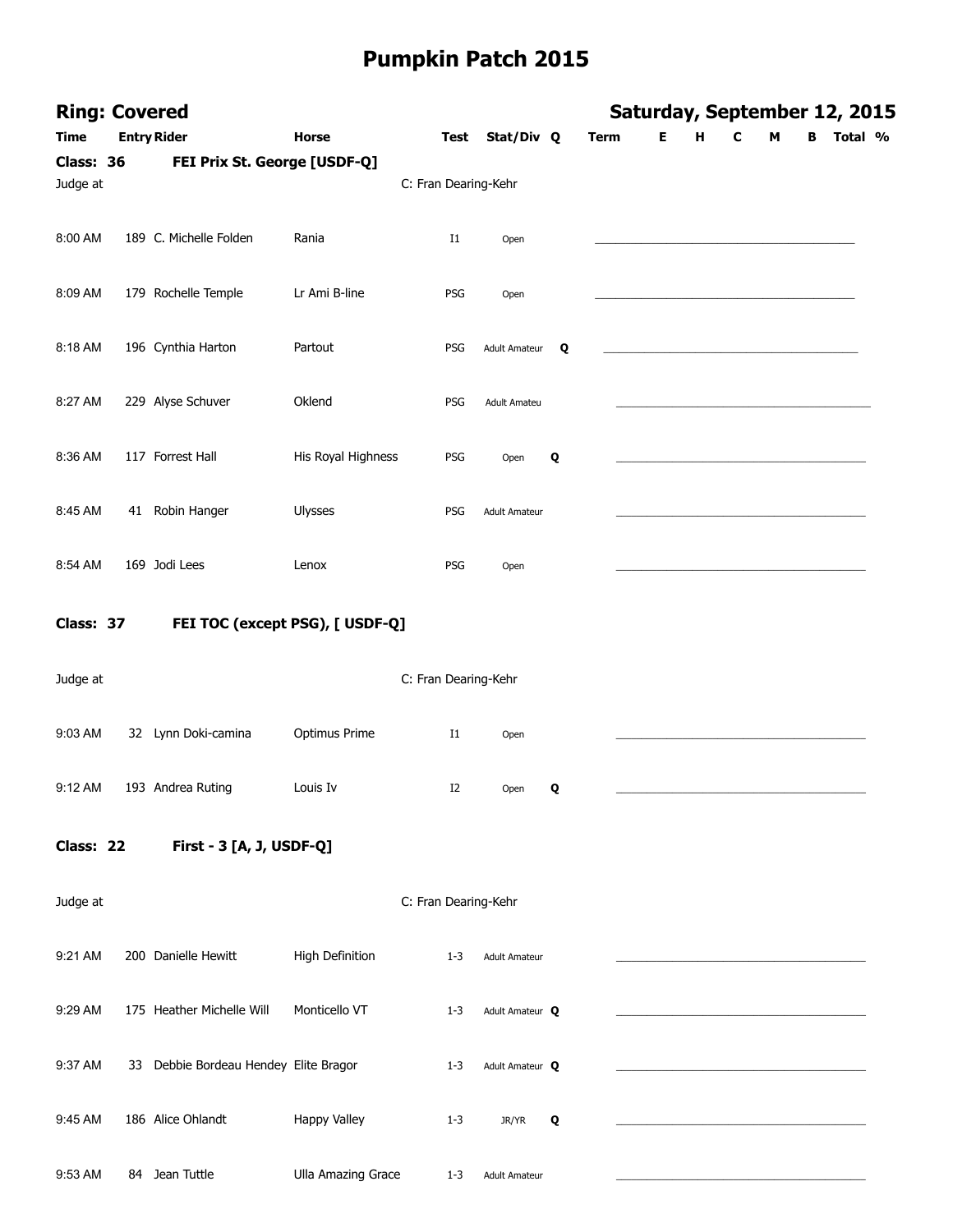| 10:01 AM | ***Break***         | ***Break***   | **Brea  |                      |  |
|----------|---------------------|---------------|---------|----------------------|--|
| 10:21 AM | 199 Druanne Hall    | French Kiss   | $1 - 3$ | <b>Adult Amateur</b> |  |
| 10:29 AM | 176 Julia R. Felker | Zuriel        | $1 - 3$ | Adult Amateur Q      |  |
| 10:37 AM | 168 Sarah Sharpe    | Dakote (raj)  | $1 - 3$ | Adult Amateur Q      |  |
| 10:45 AM | 180 Lily Darwin     | Max A Million | $1 - 3$ | JR/YR                |  |
| 10:53 AM | 171 Hannah Nagle    | When In Rome  | $1 - 3$ | Q<br>JR/YR           |  |

**Class: 34 Fourth - 3 [O, A, J, USDF-Q]** 

| Judge at |                        |                    |         | C: Fran Dearing-Kehr |  |
|----------|------------------------|--------------------|---------|----------------------|--|
| 11:01 AM | Virginia King<br>72    | Wunderkind         | $4 - 3$ | <b>Adult Amateur</b> |  |
| 11:09 AM | Camilla Van Liew<br>47 | Dartesch           | $4 - 3$ | Adult Amateur Q      |  |
| 11:18 AM | 117 Forrest Hall       | His Royal Highness | $4 - 3$ | Q<br>Open            |  |

**Class: 21 First - 3 [O, USDF-Q]** 

| Judge at |    |                     |           | C: Fran Dearing-Kehr |      |   |  |
|----------|----|---------------------|-----------|----------------------|------|---|--|
| 11:26 AM |    | 173 Caitlin Oikemus | Athena    | $1 - 3$              | Open |   |  |
| 11:34 AM | 92 | Anne Aloi           | Forte Npf | $1 - 3$              | Open | Q |  |

**Class: 39 FEI Freestyle TOC [USDF-Q]** 

| Judge at |                  |            | C: Fran Dearing-Kehr                     |  |
|----------|------------------|------------|------------------------------------------|--|
|          |                  |            |                                          |  |
| 11:42 AM | 181 Janet Tucker | Dreamaster | FSI <sub>1</sub><br><b>Adult Amateur</b> |  |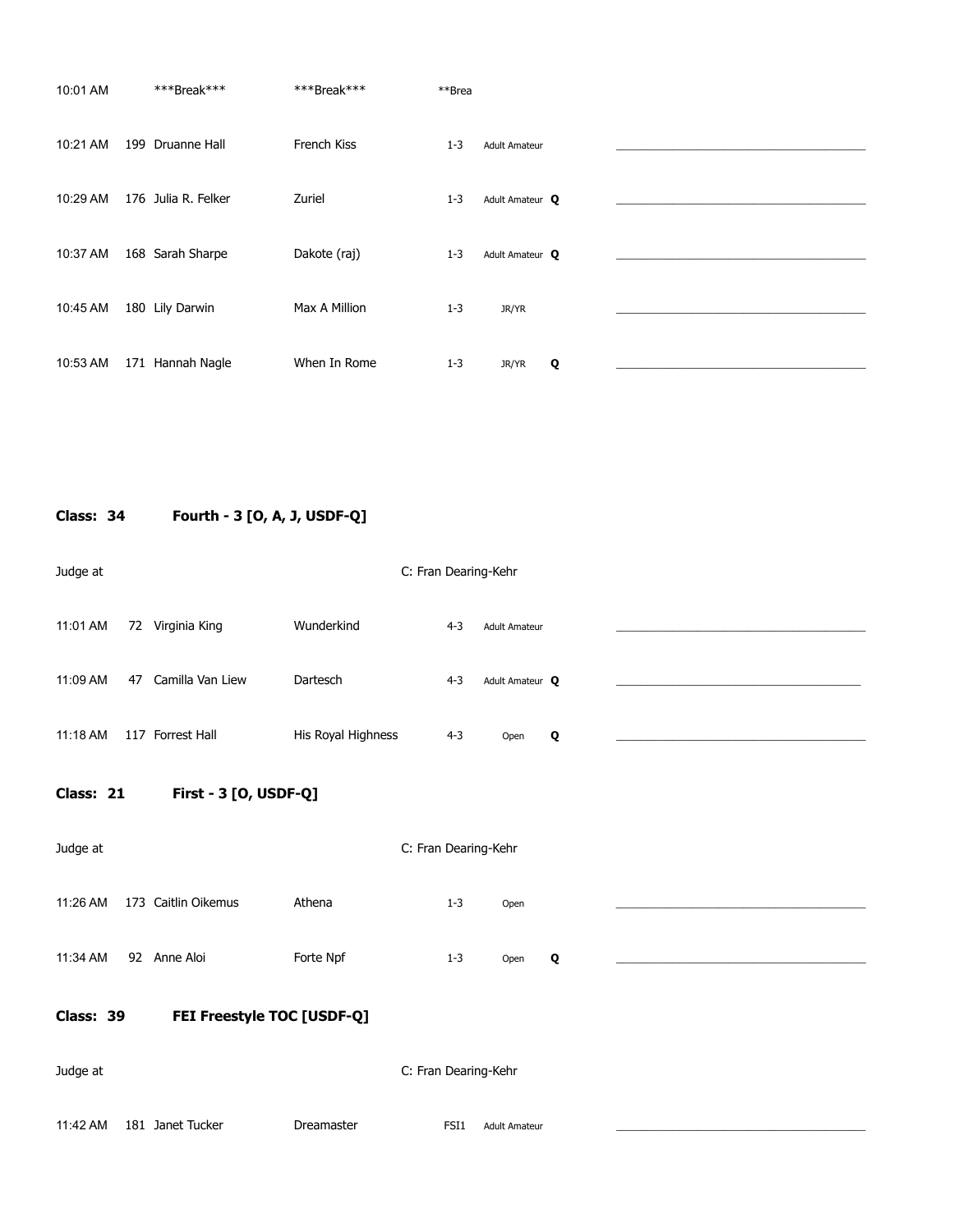11:51 AM 198 Holly Spencer Festina Festina FSI1 Adult Amateur

# **Class: 38 USDF Freestly TOC [USDF-Q]**

| Judge at  |                        |                    | C: Fran Dearing-Kehr |                      |   |  |
|-----------|------------------------|--------------------|----------------------|----------------------|---|--|
| 12:00 PM  | 52 Catlin Rugg         | Lily Pulitzer      | <b>FST</b>           | JR/YR                |   |  |
| 12:09 PM  | 180 Lily Darwin        | Max A Million      | FS1                  | JR/YR                | Q |  |
| 12:18 PM  | 84 Jean Tuttle         | Ulla Amazing Grace | FS1                  | <b>Adult Amateur</b> |   |  |
| 12:27 PM  | 94 Anne Aloi           | Petacchi           | FS3                  | Open                 | Q |  |
| 12:36 PM  | 183 Becky Shealy       | Zidane             | FS4                  | Adult Amateur Q      |   |  |
| 12:45 PM  | ***Break***            | ***Break***        | **Brea               |                      |   |  |
| Class: 27 | Second - 3 [O, USDF-Q] |                    |                      |                      |   |  |
| Judge at  |                        |                    |                      | C: Fran Dearing-Kehr |   |  |
| 1:30 PM   | 173 Caitlin Oikemus    | Athena             | $2 - 3$              | Open                 | Q |  |

**Class: 14 Training-3 [A, J, USDF-Q]** 

| Judge at |                            |                        |       | C: Fran Dearing-Kehr |   |  |
|----------|----------------------------|------------------------|-------|----------------------|---|--|
| 1:38 PM  | 177 Kristin Chader-bostick | Fox Paws Red Baron     | $T-3$ | <b>Adult Amateur</b> |   |  |
| 1:45 PM  | 192 Maya Miller            | Magnito Ii             | $T-3$ | JR/YR                | Q |  |
| 1:52 PM  | Karen Guerra<br>43         | Wietske V.D. Bokkefarm | $T-3$ | Adult Amateur Q      |   |  |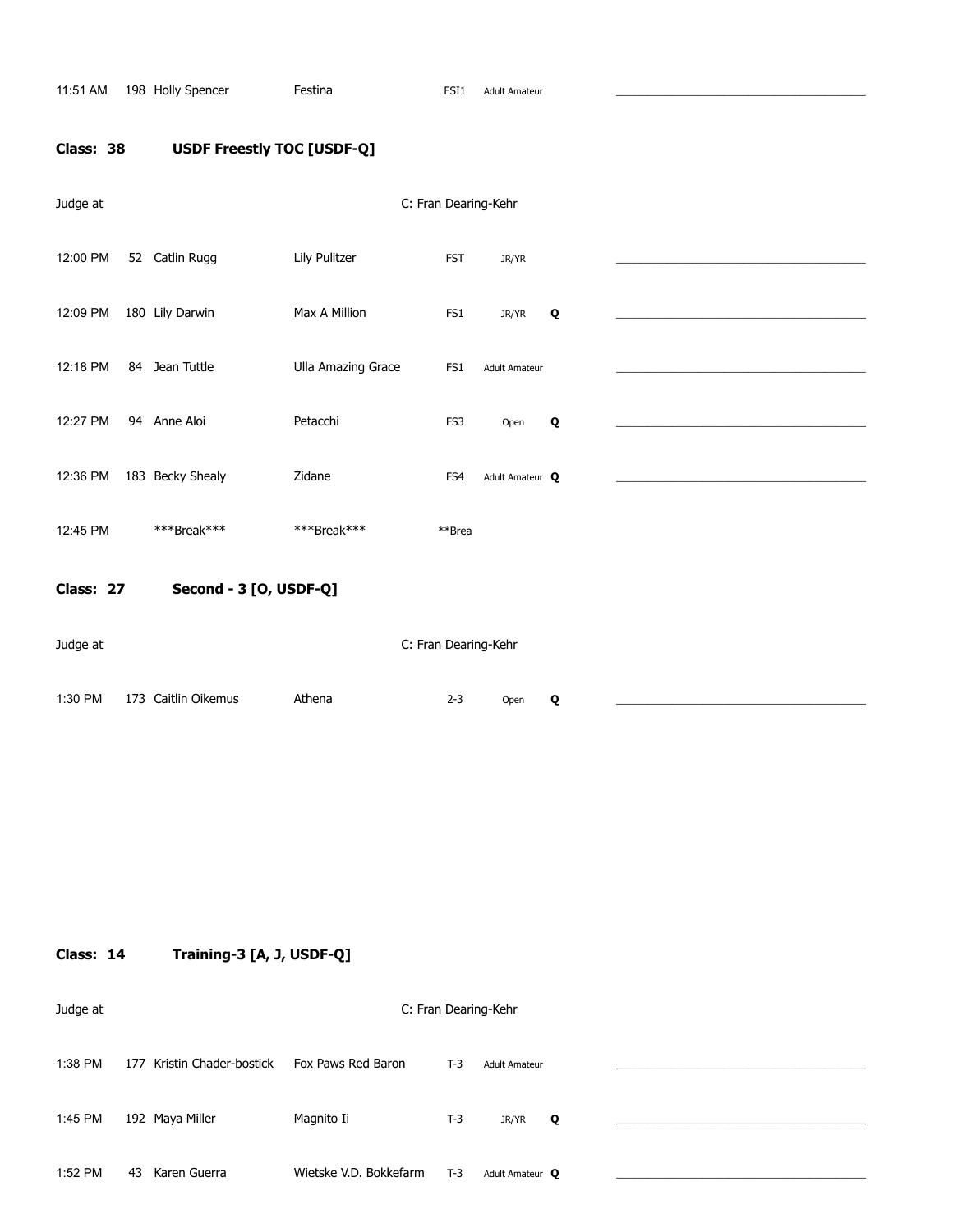| 1:59 PM   | 34 Ginger Reid              | Chico             | $T-3$                | <b>Adult Amateur</b>   |   |  |
|-----------|-----------------------------|-------------------|----------------------|------------------------|---|--|
|           |                             |                   |                      |                        |   |  |
| 2:06 PM   | 140 Jessie Crosby           | Shiloh            | $T-3$                | JR/YR                  |   |  |
| 2:13 PM   | 52 Catlin Rugg              | Lily Pulitzer     | $T-3$                | JR/YR                  | Q |  |
| Class: 28 | Second - 3 [A, J, USDF-Q]   |                   |                      |                        |   |  |
| Judge at  |                             |                   | C: Fran Dearing-Kehr |                        |   |  |
|           |                             |                   |                      |                        |   |  |
| 2:20 PM   | 98 Emily Ally Robinson      | Regina            | $2 - 3$              | JR/YR                  |   |  |
| 2:28 PM   | 135 Ronald Trotter          | Leandro           | $2 - 3$              | Adult Amateur Q        |   |  |
| 2:36 PM   | 168 Sarah Sharpe            | Dakote (raj)      | $2 - 3$              | Adult Amateur Q        |   |  |
| 2:44 PM   | ***Break***                 | ***Break***       | **Brea               |                        |   |  |
|           |                             |                   |                      |                        |   |  |
| 2:54 PM   | 171 Hannah Nagle            | When In Rome      | $2 - 3$              | JR/YR                  | Q |  |
| 3:02 PM   | 139 Alyse Schuver           | Bennigan          | $2 - 3$              | Adult Amateur Q        |   |  |
| 3:10 PM   | 97 Barbara L. Nicks         | Baccalaureate BLN | $2 - 3$              | Adult Amateur Q        |   |  |
| 3:18 PM   | 21 Ms Jo Mc Cracken         | Gevalia           | $2 - 3$              | <b>Adult Amateur</b>   |   |  |
| 3:26 PM   | 175 Heather Michelle Will   | Monticello VT     | $2 - 3$              | Adult Amateur <b>Q</b> |   |  |
|           |                             |                   |                      |                        |   |  |
| Class: 31 | Third - 3 [O, A, J, USDF-Q] |                   |                      |                        |   |  |
| Judge at  |                             |                   | C: Fran Dearing-Kehr |                        |   |  |
| 3:34 PM   | 135 Ronald Trotter          | Leandro           | $3 - 3$              | <b>Adult Amateur</b>   |   |  |
| 3:42 PM   | 28 Emily Black              | Pavarotti         | $3 - 3$              | <b>Adult Amateur</b>   |   |  |
|           |                             |                   |                      |                        |   |  |
| 3:50 PM   | 185 Nicole Watches          | Nyzielster Boy    | $3 - 3$              | Adult Amateur Q        |   |  |
| 3:58 PM   | 194 Juliana Hutchings       | Goodness Gustaus  | $3 - 3$              | Open                   | Q |  |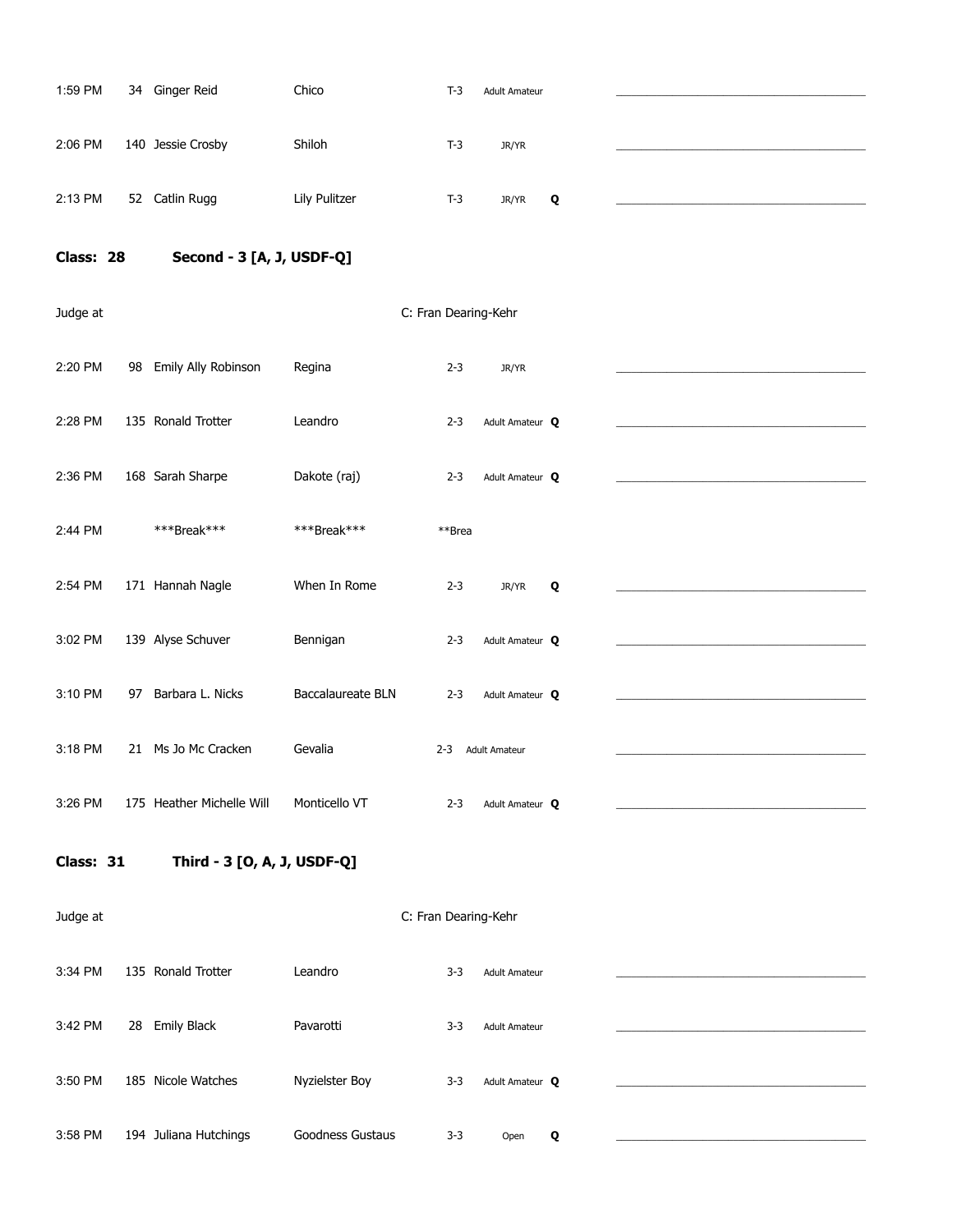| 4:06 PM |    | 95 Samantha Capoferri-fellinSir William |                | $3 - 3$ | Open                 |  |
|---------|----|-----------------------------------------|----------------|---------|----------------------|--|
| 4:14 PM |    | 98 Emily Ally Robinson                  | Regina         | $3 - 3$ | JR/YR                |  |
| 4:22 PM | 50 | Stacie Myers                            | <b>Finneus</b> | $3 - 3$ | Open                 |  |
| 4:30 PM | 47 | Camilla Van Liew                        | Dartesch       | $3 - 3$ | <b>Adult Amateur</b> |  |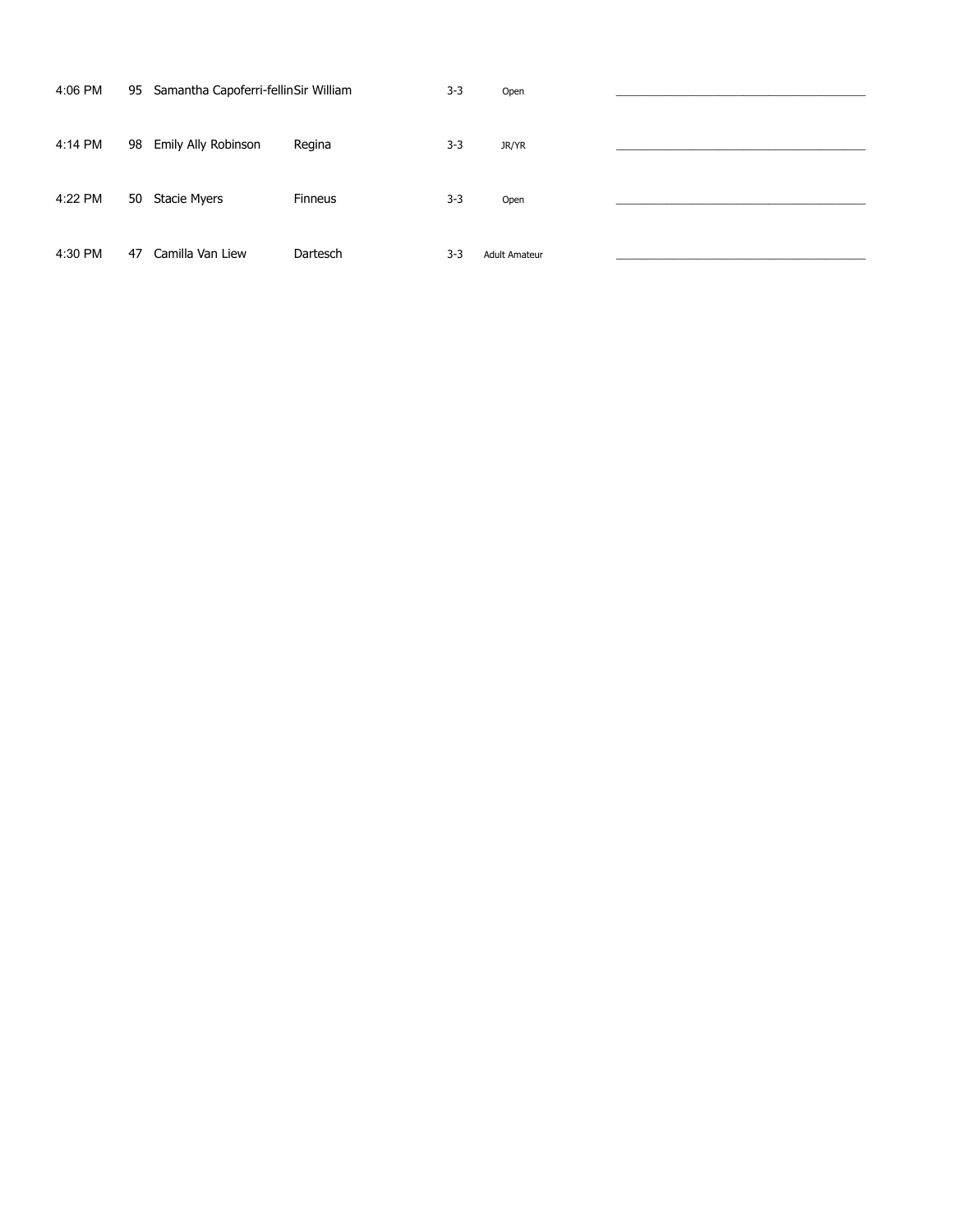# **Ring: Oval Saturday, September 12, 2015**

| <b>Time</b>                       |              | <b>Entry Rider</b>                            | Horse              | Test             | Stat/Div Q           |   | <b>Term</b> |  | Е | н | c | М | в | Total % |  |
|-----------------------------------|--------------|-----------------------------------------------|--------------------|------------------|----------------------|---|-------------|--|---|---|---|---|---|---------|--|
| Class: 13 Training -3 [O, USDF-Q] |              |                                               |                    |                  |                      |   |             |  |   |   |   |   |   |         |  |
| Judge at                          |              |                                               |                    | C: Dinah Babcock |                      |   |             |  |   |   |   |   |   |         |  |
| 8:00 AM                           | $\mathbf{1}$ | Ashley Dimmette                               | Amistosa Av        | $T-3$            | Open                 |   |             |  |   |   |   |   |   |         |  |
| 8:07 AM                           |              | ***Break***                                   | ***Break***        | **Brea           |                      |   |             |  |   |   |   |   |   |         |  |
| 9:31 AM                           |              | 45 Shannon Montgomery                         | Gijs v/d Bokkefarm | $T-3$            | Open                 | Q |             |  |   |   |   |   |   |         |  |
| 9:38 AM                           |              | 2 Ashley Dimmette                             | Alhambra Lxxiv     | $T-3$            | Open                 |   |             |  |   |   |   |   |   |         |  |
| 9:45 AM                           |              | 188 Brittany Foster Edwards Magnolia "maggie" |                    | $T-3$            | <b>Adult Amateur</b> | Q |             |  |   |   |   |   |   |         |  |
| 9:52 AM                           |              | 147 Hailey Guard                              | Oleaje Xxxiv       | $T-3$            | Open                 | Q |             |  |   |   |   |   |   |         |  |
| 9:59 AM                           |              | 174 Anne Yanney                               | Edisto             | $T-3$            | Open                 |   |             |  |   |   |   |   |   |         |  |
| Class: 12                         |              | Training - 2 [A, J]                           |                    |                  |                      |   |             |  |   |   |   |   |   |         |  |
| Judge at                          |              |                                               |                    | C: Dinah Babcock |                      |   |             |  |   |   |   |   |   |         |  |
| 8:07 AM                           |              | 192 Maya Miller                               | Magnito Ii         | $T-2$            | JR/YR                |   |             |  |   |   |   |   |   |         |  |
| 8:14 AM                           |              | 178 Genette Mcshane                           | Kingpin            | T-2              | <b>Adult Amateur</b> |   |             |  |   |   |   |   |   |         |  |
| Class: 4                          |              | <b>USDF Intro Test A</b>                      |                    |                  |                      |   |             |  |   |   |   |   |   |         |  |
| Judge at                          |              |                                               |                    | C: Dinah Babcock |                      |   |             |  |   |   |   |   |   |         |  |
| 8:22 AM                           |              | 191 Emma Brockinton                           | Pinto Bean         | ILA              | JR/YR                |   |             |  |   |   |   |   |   |         |  |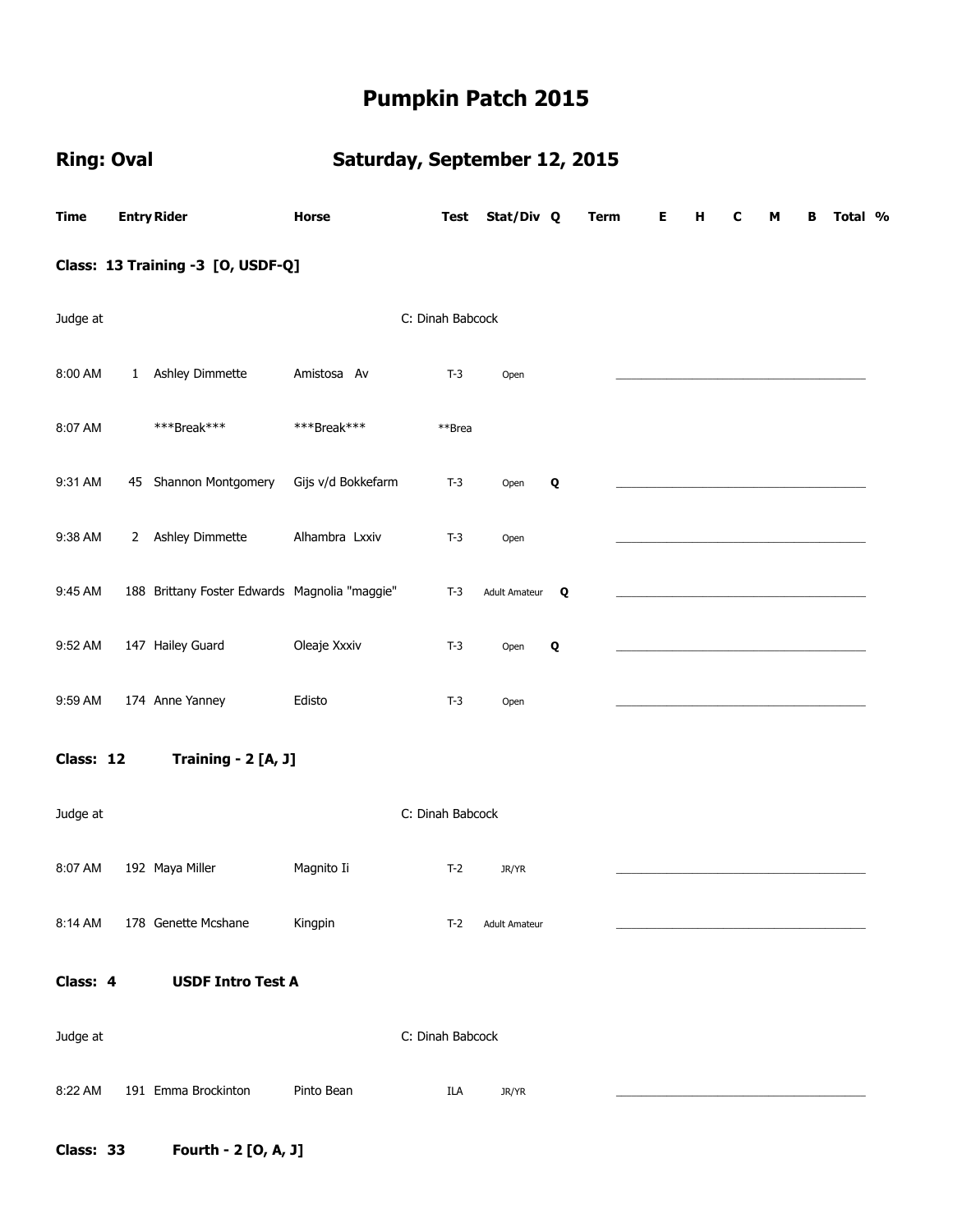### Judge at C: Dinah Babcock

| 8:28 AM | 182 Cecelia Stewart | Contento Sogno | $4-2$ | <b>Adult Amateur</b> |  |
|---------|---------------------|----------------|-------|----------------------|--|
|         |                     |                |       |                      |  |
|         |                     |                |       |                      |  |
| 8:35 AM | 187 Claudia Novick  | Montana        | 4-2   | Open                 |  |

# **Class: 29 Third - 1 [O, A, J]**

| Judge at |                                            |                   | C: Dinah Babcock |                      |  |
|----------|--------------------------------------------|-------------------|------------------|----------------------|--|
| 8:43 AM  | 94<br>Anne Aloi                            | Petacchi          | $3 - 1$          | Open                 |  |
| 8:51 AM  | 100 Eva Schemberger                        | Westport          | $3 - 1$          | Open                 |  |
| 8:59 AM  | Samantha Capoferri-fellinSir William<br>95 |                   | $3 - 1$          | Open                 |  |
| 9:07 AM  | 197 Amy Mcelroy                            | Swing King        | $3 - 1$          | Open                 |  |
| 9:15 AM  | <b>Emily Black</b><br>28                   | Pavarotti         | $3 - 1$          | <b>Adult Amateur</b> |  |
| 9:23 AM  | Linda Buhl<br>48                           | Kilpeck Toy Story | $3 - 1$          | <b>Adult Amateur</b> |  |

**Class: 24 Second - 1 [A, J]** 

| Judge at |    |                                    |                        | C: Dinah Babcock |                      |  |
|----------|----|------------------------------------|------------------------|------------------|----------------------|--|
| 10:06 AM |    | ***Break***                        | ***Break***            | **Brea           |                      |  |
| 10:16 AM | 90 | Claire Oconnor                     | <b>Edmonton Affair</b> | $2 - 1$          | JR/YR                |  |
| 10:23 AM | 39 | Elizabeth Dicey                    | Sebastian              | $2 - 1$          | <b>Adult Amateur</b> |  |
| 10:31 AM | 5  | <b>Ginsie Britton</b>              | Papillion              | $2 - 1$          | <b>Adult Amateur</b> |  |
| 10:38 AM | 33 | Debbie Bordeau Hendey Elite Bragor |                        | $2 - 1$          | <b>Adult Amateur</b> |  |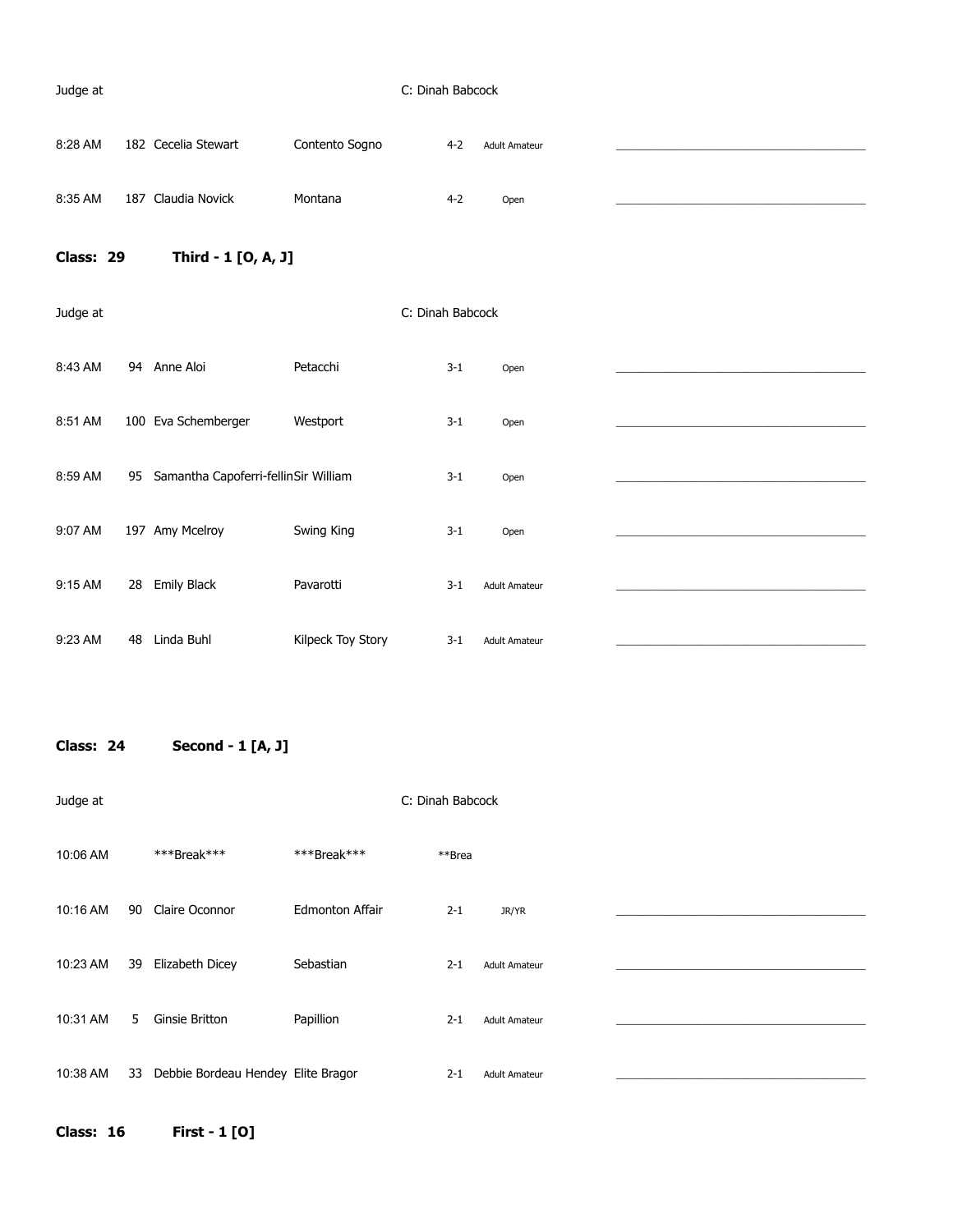#### Judge at C: Dinah Babcock

| 10:46 AM | 92 Anne Aloi           | Forte Npf   | $1 - 1$ | Open |  |
|----------|------------------------|-------------|---------|------|--|
|          |                        |             |         |      |  |
| 10:53 AM | 195 C. Michelle Folden | Biara       | $1 - 1$ | Open |  |
|          |                        |             |         |      |  |
| 11:00 AM | 60 Stacey Hastings     | Furst Aurum | $1 - 1$ | Open |  |
|          |                        |             |         |      |  |

**Class: 26 Second - 2 [A, J]** 

| Judge at   |                        | C: Dinah Babcock       |         |                      |  |
|------------|------------------------|------------------------|---------|----------------------|--|
| 11:07 AM   | 139 Alyse Schuver      | Bennigan               | $2 - 2$ | <b>Adult Amateur</b> |  |
| $11:15$ AM | 97<br>Barbara L. Nicks | Baccalaureate BLN      | $2 - 2$ | <b>Adult Amateur</b> |  |
| 11:24 AM   | Claire Oconnor<br>90   | <b>Edmonton Affair</b> | $2 - 2$ | JR/YR                |  |

**Class: 10 Training -2 Opportunity** 

| Judge at |     |                           |                    | C: Dinah Babcock |                      |  |
|----------|-----|---------------------------|--------------------|------------------|----------------------|--|
| 11:32 AM | 75  | Anne Wilson               | Call Me Waylon     | $T-2$            | <b>Adult Amateur</b> |  |
| 11:40 AM |     | 148 Tiffani Loudon-meetze | Quincy             | $T-2$            | Open                 |  |
| 11:47 AM | 177 | Kristin Chader-bostick    | Fox Paws Red Baron | $T-2$            | <b>Adult Amateur</b> |  |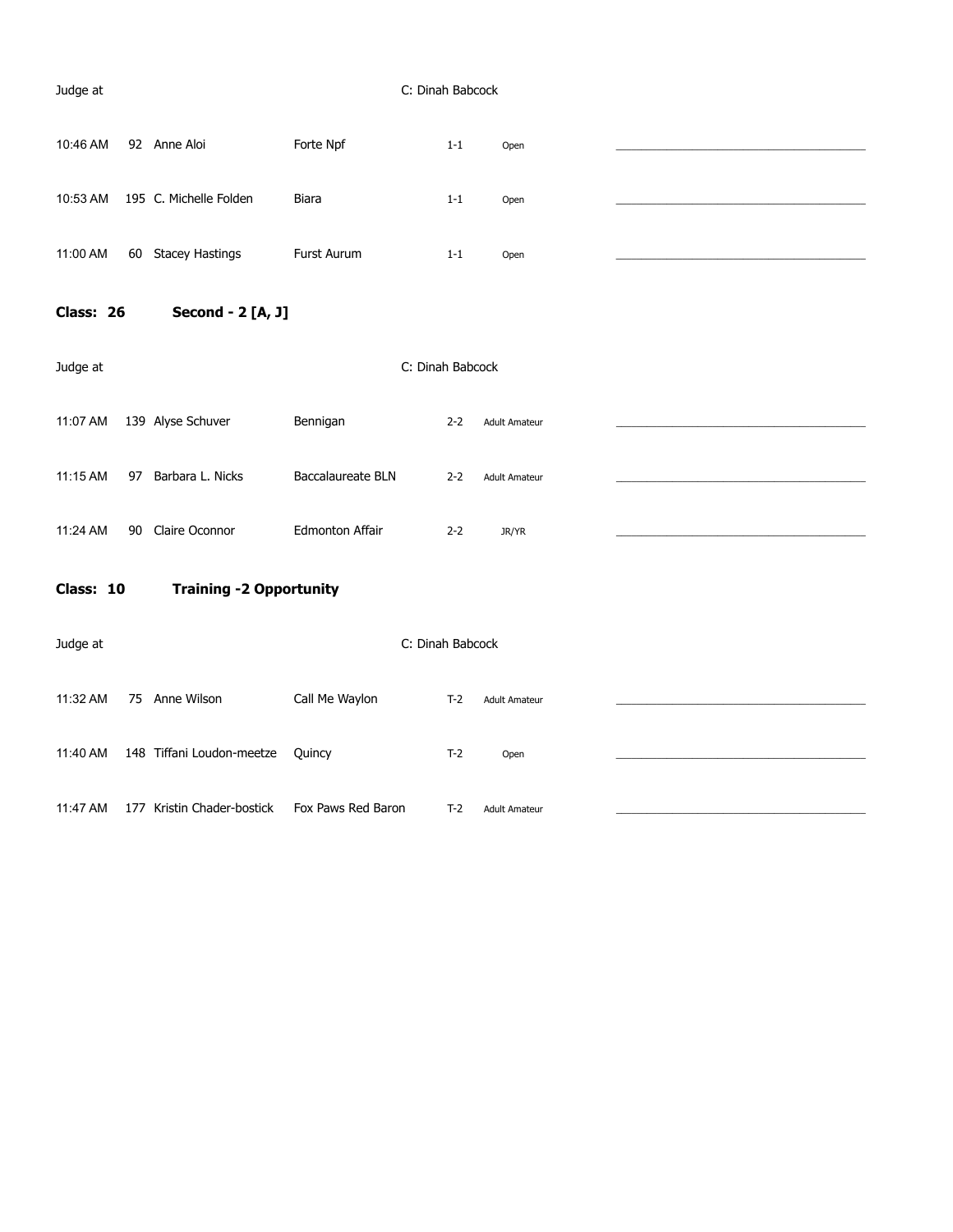# **Class: 11 Training - 2 [O]**

| Judge at  |              |                                 |                 | C: Dinah Babcock |         |                      |  |
|-----------|--------------|---------------------------------|-----------------|------------------|---------|----------------------|--|
| 11:55 AM  | $\mathbf{2}$ | Ashley Dimmette                 | Alhambra Lxxiv  |                  | $T-2$   | Open                 |  |
| 12:02 PM  |              | ***Break***                     | ***Break***     |                  | **Brea  |                      |  |
| 12:47 PM  |              | 99 Jill Allard                  | Daydream EB     |                  | $T-2$   | Open                 |  |
| 12:55 PM  | $\mathbf{1}$ | Ashley Dimmette                 | Amistosa Av     |                  | $T-2$   | Open                 |  |
| 1:02 PM   |              | 147 Hailey Guard                | Oleaje Xxxiv    |                  | $T-2$   | Open                 |  |
| Class: 6  |              | <b>USDF Intro Test C</b>        |                 |                  |         |                      |  |
| Judge at  |              |                                 |                 | C: Dinah Babcock |         |                      |  |
| 1:10 PM   |              | 191 Emma Brockinton             | Pinto Bean      |                  | IC      | JR/YR                |  |
| Class: 32 |              | Fourth - 1 [O, A, J,]           |                 |                  |         |                      |  |
| Judge at  |              |                                 |                 | C: Dinah Babcock |         |                      |  |
| 1:16 PM   |              | 182 Cecelia Stewart             | Contento Sogno  |                  | $4 - 1$ | <b>Adult Amateur</b> |  |
| 1:24 PM   |              | 187 Claudia Novick              | Montana         |                  | $4 - 1$ | Open                 |  |
| Class: 7  |              | <b>Training - 1 Opportunity</b> |                 |                  |         |                      |  |
| Judge at  |              |                                 |                 | C: Dinah Babcock |         |                      |  |
| 1:32 PM   |              | 190 Molly Brockinton            | Glenlaras Pride |                  | $T-1$   | JR/YR                |  |
| Class: 15 |              | <b>First - 1 Opportunity</b>    |                 |                  |         |                      |  |
| Judge at  |              |                                 |                 | C: Dinah Babcock |         |                      |  |
| 1:39 PM   |              | 148 Tiffani Loudon-meetze       | Quincy          |                  | $1 - 1$ | Open                 |  |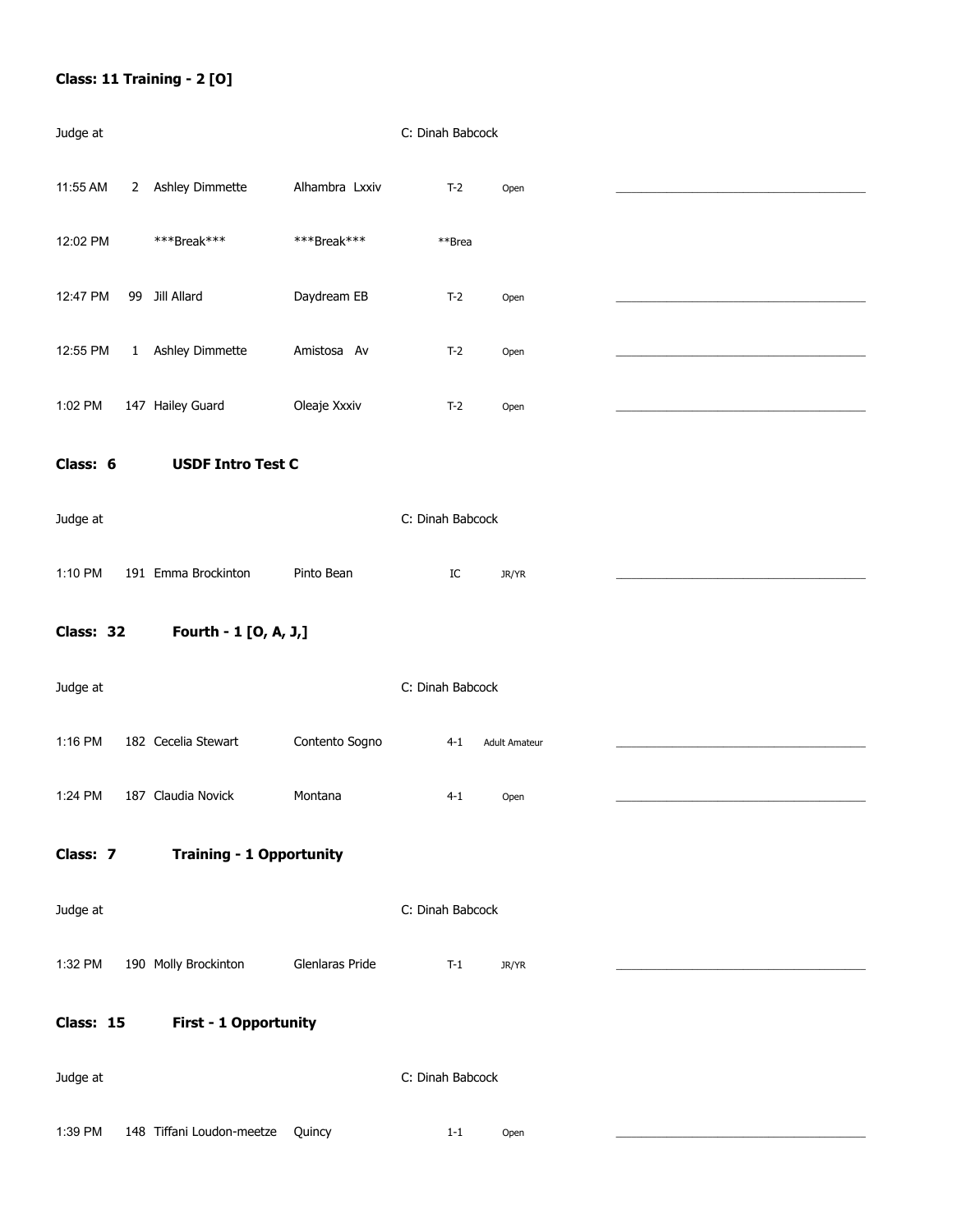# **Class: 20 First - 2 [A, J]**

| Judge at |    |                           |                        |         |                      |  |
|----------|----|---------------------------|------------------------|---------|----------------------|--|
| 1:53 PM  | 49 | <b>Carroll Ann Bowers</b> | Meelick Island Swank   | $1 - 2$ | <b>Adult Amateur</b> |  |
| 2:00 PM  | 5  | Ginsie Britton            | Papillion              | $1 - 2$ | <b>Adult Amateur</b> |  |
| 2:08 PM  | 40 | Emma Williamson           | True North             | $1 - 2$ | <b>Adult Amateur</b> |  |
| 2:15 PM  | 90 | Claire Oconnor            | <b>Edmonton Affair</b> | $1 - 2$ | JR/YR                |  |
| 2:23 PM  |    | 176 Julia R. Felker       | Zuriel                 | $1 - 2$ | Adult Amateur Q      |  |

**Class: 5 USDF Intro Test B** 

| Judge at |                      |                   | C: Dinah Babcock |       |  |
|----------|----------------------|-------------------|------------------|-------|--|
| 2:30 PM  | 137 Bonnie Pace      | <b>HC Sangria</b> | ILB              |       |  |
|          |                      |                   |                  |       |  |
| 2:36 PM  | 190 Molly Brockinton | Glenlaras Pride   | ILB              | JR/YR |  |

# **Class: 9 Training -1 [A, J]**

| Judge at  |    |                        |             | C: Dinah Babcock |                      |  |
|-----------|----|------------------------|-------------|------------------|----------------------|--|
| 2:42 PM   |    | 178 Genette Mcshane    | Kingpin     | $T-1$            | <b>Adult Amateur</b> |  |
| 2:49 PM   |    | ***Break***            | ***Break*** | **Brea           |                      |  |
| Class: 19 |    | First - 2 [0]          |             |                  |                      |  |
| Judge at  |    |                        |             | C: Dinah Babcock |                      |  |
| 2:59 PM   | 66 | <b>Stacey Hastings</b> | Guateque Iv | $1 - 2$          | Open                 |  |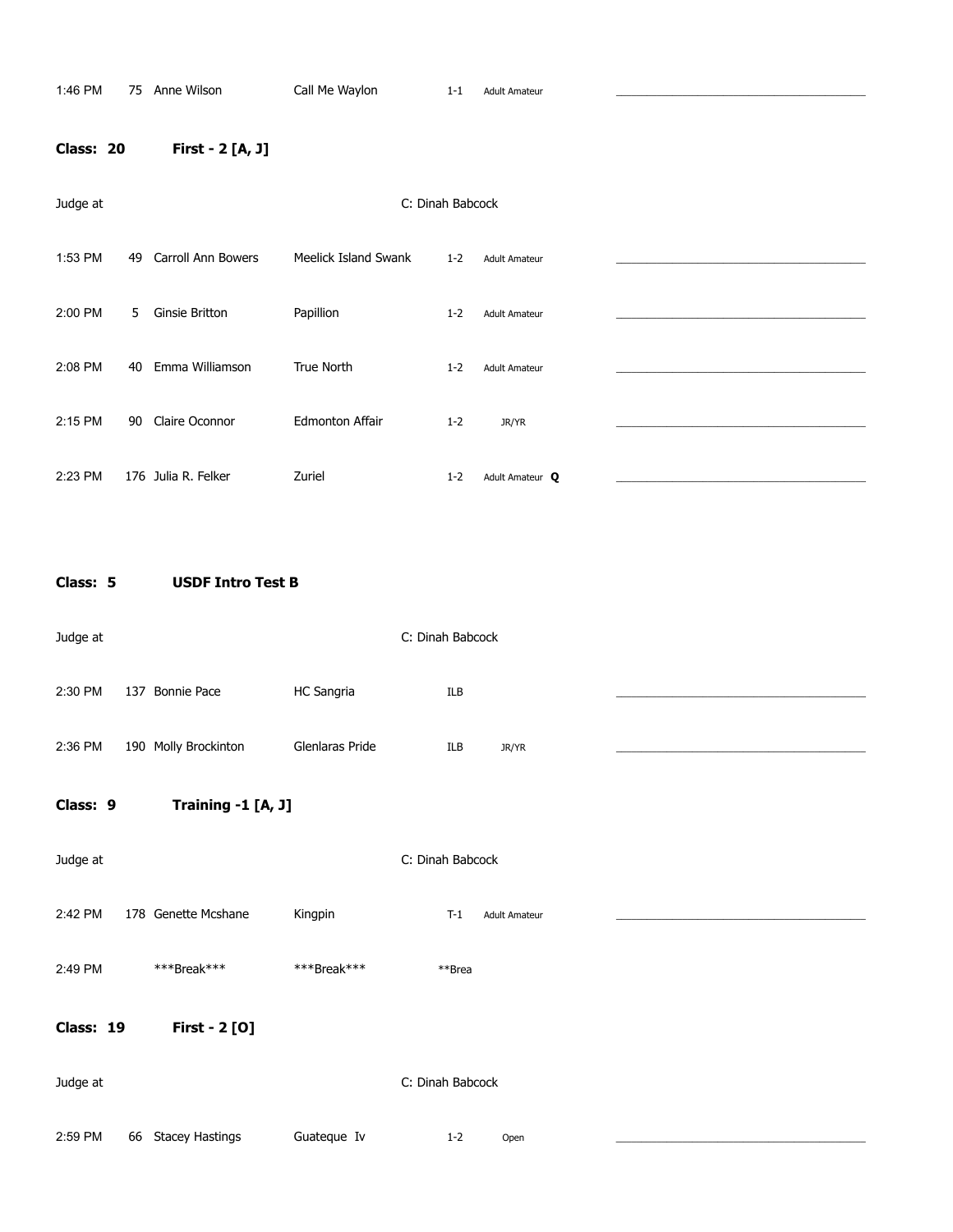| 3:07 PM   |    | 147 Hailey Guard                    | Oleaje Xxxiv         | $1 - 2$          | Open                 |  |
|-----------|----|-------------------------------------|----------------------|------------------|----------------------|--|
| 3:14 PM   |    | 195 C. Michelle Folden              | Biara                | $1 - 2$          | Open                 |  |
| Class: 17 |    | First -1 [A, J]                     |                      |                  |                      |  |
| Judge at  |    |                                     |                      | C: Dinah Babcock |                      |  |
| 3:22 PM   |    | 200 Danielle Hewitt                 | High Definition      | $1 - 1$          | <b>Adult Amateur</b> |  |
| 3:29 PM   |    | 49 Carroll Ann Bowers               | Meelick Island Swank | $1 - 1$          | <b>Adult Amateur</b> |  |
| 3:36 PM   | 40 | Emma Williamson                     | True North           | $1 - 1$          | <b>Adult Amateur</b> |  |
| Class: 40 |    | <b>Dressage Seat Equitation [J]</b> |                      |                  |                      |  |
| Judge at  |    |                                     |                      | C: Dinah Babcock |                      |  |
| 3:43 PM   |    | 186 Alice Ohlandt                   | Happy Valley         | <b>DSE</b>       | JR/YR                |  |
| 3:48 PM   |    | 52 Catlin Rugg                      | Lily Pulitzer        | <b>DSE</b>       | JR/YR                |  |
| Class: 8  |    | Training - 1 [O]                    |                      |                  |                      |  |
|           |    |                                     |                      |                  |                      |  |
| Judge at  |    |                                     |                      | C: Dinah Babcock |                      |  |
| 3:53 PM   |    | 70 Stacey Hastings                  | Al-andalus Vi        | $T-1$            | Open                 |  |
| 4:00 PM   |    | 45 Shannon Montgomery               | Gijs v/d Bokkefarm   | $T-1$            | Open                 |  |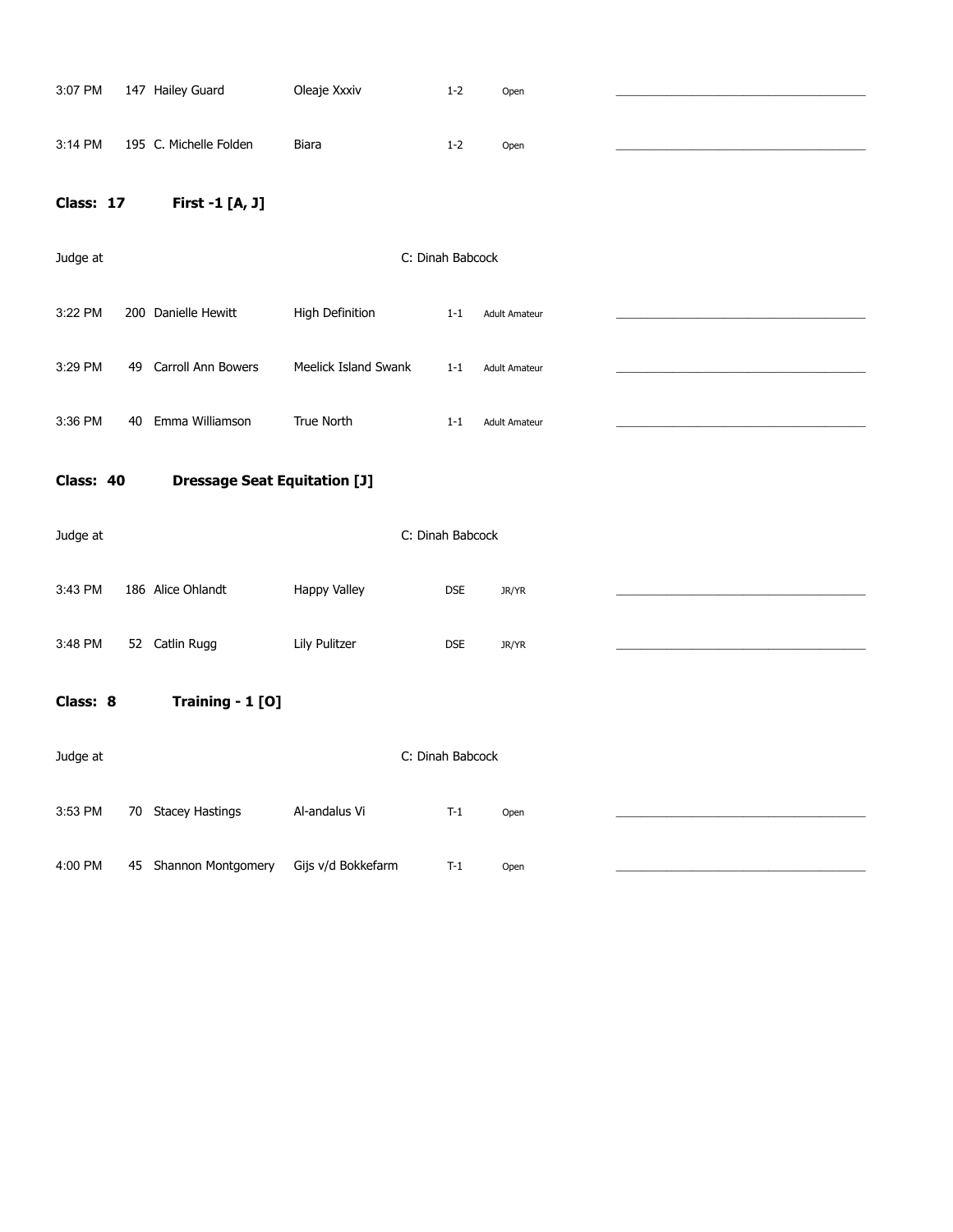|             | <b>Ring: Covered</b>         |                               |                  |                      |             | Sunday, September 13, 2015 |   |   |   |   |         |  |
|-------------|------------------------------|-------------------------------|------------------|----------------------|-------------|----------------------------|---|---|---|---|---------|--|
| <b>Time</b> | <b>Entry Rider</b>           | <b>Horse</b>                  | <b>Test</b>      | Stat/Div Q           | <b>Term</b> | Е                          | Н | C | м | в | Total % |  |
| Class: 78   | FEI Prix St. George [USDF-Q] |                               |                  |                      |             |                            |   |   |   |   |         |  |
| Judge at    |                              |                               | C: Dinah Babcock |                      |             |                            |   |   |   |   |         |  |
| 8:00 AM     | 169 Jodi Lees                | Lenox                         | PSG              | Open                 |             |                            |   |   |   |   |         |  |
| 8:09 AM     | 187 Claudia Novick           | Montana                       | PSG              | Open                 | Q           |                            |   |   |   |   |         |  |
| 8:18 AM     | 117 Forrest Hall             | His Royal Highness            | PSG              | Open                 | Q           |                            |   |   |   |   |         |  |
| 8:27 AM     | 182 Cecelia Stewart          | Contento Sogno                | PSG              | Adult Amateur Q      |             |                            |   |   |   |   |         |  |
| 8:36 AM     | 196 Cynthia Harton           | Partout                       | PSG              | Adult Amateur Q      |             |                            |   |   |   |   |         |  |
| 8:45 AM     | 179 Rochelle Temple          | Lr Ami B-line                 | PSG              | Open                 |             |                            |   |   |   |   |         |  |
| 8:54 AM     | 41 Robin Hanger              | Ulysses                       | PSG              | <b>Adult Amateur</b> |             |                            |   |   |   |   |         |  |
| 9:03 AM     | 189 C. Michelle Folden       | Rania                         | $_{\rm I1}$      | Open                 |             |                            |   |   |   |   |         |  |
| Class: 79   |                              | FEI TOC (except PSG) [USDF-Q] |                  |                      |             |                            |   |   |   |   |         |  |
| Judge at    |                              |                               | C: Dinah Babcock |                      |             |                            |   |   |   |   |         |  |
| 9:12 AM     | 32 Lynn Doki-camina          | Optimus Prime                 | $_{\rm I1}$      | Open                 |             |                            |   |   |   |   |         |  |
| 9:21 AM     | 184 Christopher Hickey       | Ronaldo                       | GP               | Open                 |             |                            |   |   |   |   |         |  |
| 9:30 AM     | 198 Holly Spencer            | Festina                       | FSI1             | <b>Adult Amateur</b> |             |                            |   |   |   |   |         |  |
| 9:39 AM     | 181 Janet Tucker             | Dreamaster                    | $_{\rm I1}$      | <b>Adult Amateur</b> |             |                            |   |   |   |   |         |  |
| 9:48 AM     | 193 Andrea Ruting            | Louis Iv                      | I2               | Open                 |             |                            |   |   |   |   |         |  |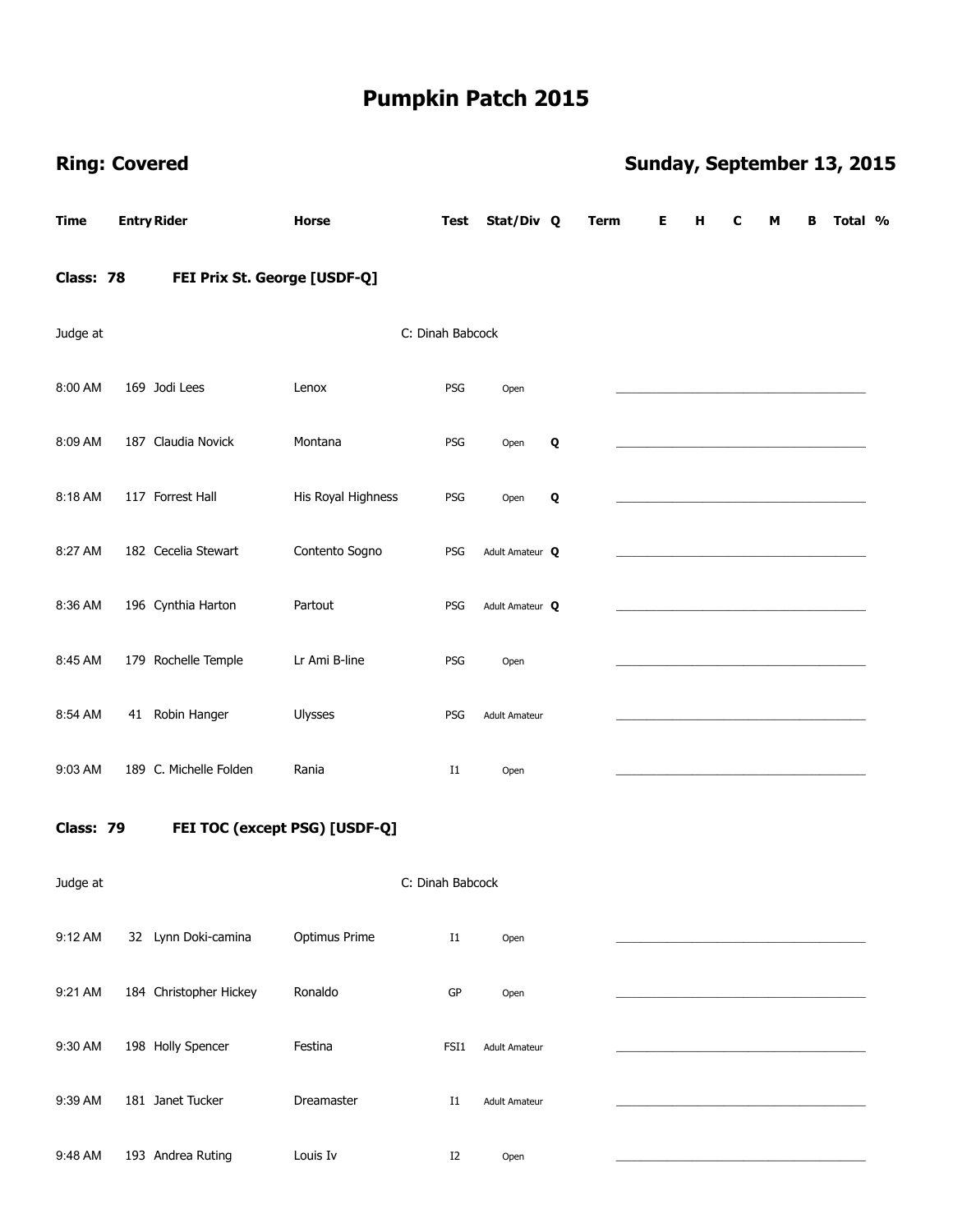| 9:57 AM  | 94 | Anne Aloi   | Petacchi    | FS3    | Open | o |  |
|----------|----|-------------|-------------|--------|------|---|--|
| 10:06 AM |    | ***Break*** | ***Break*** | **Brea |      |   |  |

**Class: 56 Training - 3 [A, J, USDF-Q]** 

Judge at C: Dinah Babcock

10:16 AM 43 Karen Guerra Wietske V.D. Bokkefarm T-3 Adult Amateur **Q** \_\_\_\_\_\_\_\_\_\_\_\_\_\_\_\_\_\_\_\_\_\_\_\_\_\_\_\_\_\_\_\_\_\_\_\_\_\_\_\_\_\_\_\_\_\_\_\_\_ 10:23 AM 52 Catlin Rugg Lily Pulitzer T-3 JR/YR **Q** \_\_\_\_\_\_\_\_\_\_\_\_\_\_\_\_\_\_\_\_\_\_\_\_\_\_\_\_\_\_\_\_\_\_\_\_\_\_\_\_\_\_\_\_\_\_\_\_\_ 10:30 AM 34 Ginger Reid Chico Chico T-3 Adult Amateur 10:37 AM 140 Jessie Crosby Shiloh T-3 JR/YR 10:44 AM 91 Janis Caccamise Cu Docs Peppey Doll T-3 Adult Amateur **Q** \_\_\_\_\_\_\_\_\_\_\_\_\_\_\_\_\_\_\_\_\_\_\_\_\_\_\_\_\_\_\_\_\_\_\_\_\_\_\_\_\_\_\_\_\_\_\_\_\_ 10:51 AM 192 Maya Miller Magnito Ii T-3 JR/YR **Q** \_\_\_\_\_\_\_\_\_\_\_\_\_\_\_\_\_\_\_\_\_\_\_\_\_\_\_\_\_\_\_\_\_\_\_\_\_\_\_\_\_\_\_\_\_\_\_\_\_

**Class: 73 Third - 3 [O, A, J, USDF-Q]** 

Judge at C: Dinah Babcock 10:58 AM 95 Samantha Capoferri-fellinSir William 3-3 Open 11:06 AM 98 Emily Ally Robinson Regina 13-3 JR/YR 11:14 AM 50 Stacie Myers Finneus 3-3 Open 11:22 AM 135 Ronald Trotter Leandro 13-3 Adult Amateur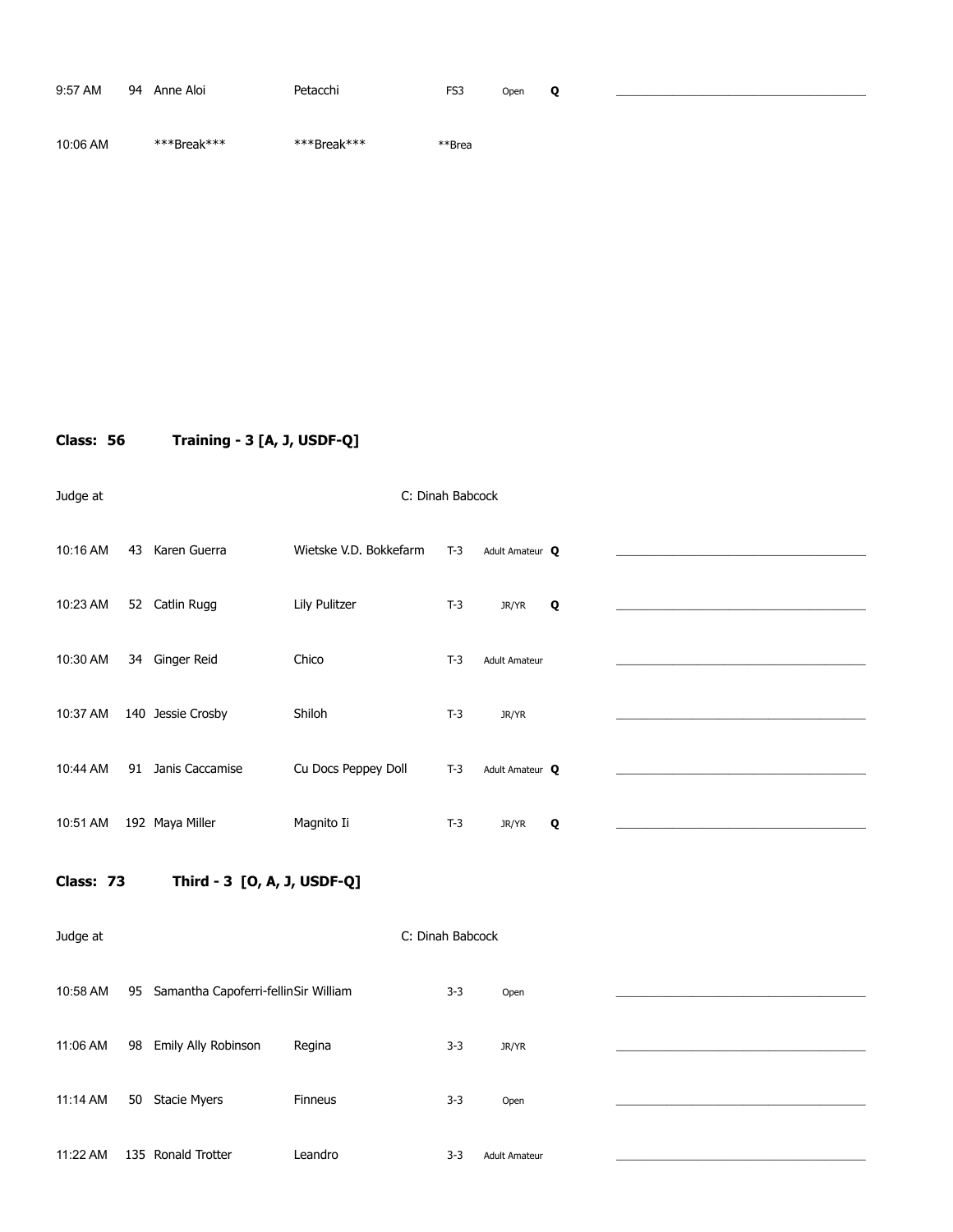# **Class: 76 Fourth - 3 [O, A, J, USDF-Q]**

| Judge at                           |    |                  | C: Dinah Babcock   |                  |                      |   |  |  |  |
|------------------------------------|----|------------------|--------------------|------------------|----------------------|---|--|--|--|
| 11:38 AM                           |    | 117 Forrest Hall | His Royal Highness | $4 - 3$          | Open                 | Q |  |  |  |
| 11:46 AM                           |    | 72 Virginia King | Wunderkind         | $4 - 3$          | <b>Adult Amateur</b> |   |  |  |  |
| 11:55 AM                           | 47 | Camilla Van Liew | Dartesch           | $4 - 3$          | Adult Amateur Q      |   |  |  |  |
| First - 3 [O, USDF-Q]<br>Class: 63 |    |                  |                    |                  |                      |   |  |  |  |
| Judge at                           |    |                  |                    | C: Dinah Babcock |                      |   |  |  |  |
| 12:03 PM                           |    | 92 Anne Aloi     | Forte Npf          | $1 - 3$          | Open                 | Q |  |  |  |
| 12:11 PM                           |    | 57 Holly Van Zyl | Red Hawk           | $1 - 3$          | Open                 | Q |  |  |  |
| 12:19 PM                           |    | ***Break***      | ***Break***        | **Brea           |                      |   |  |  |  |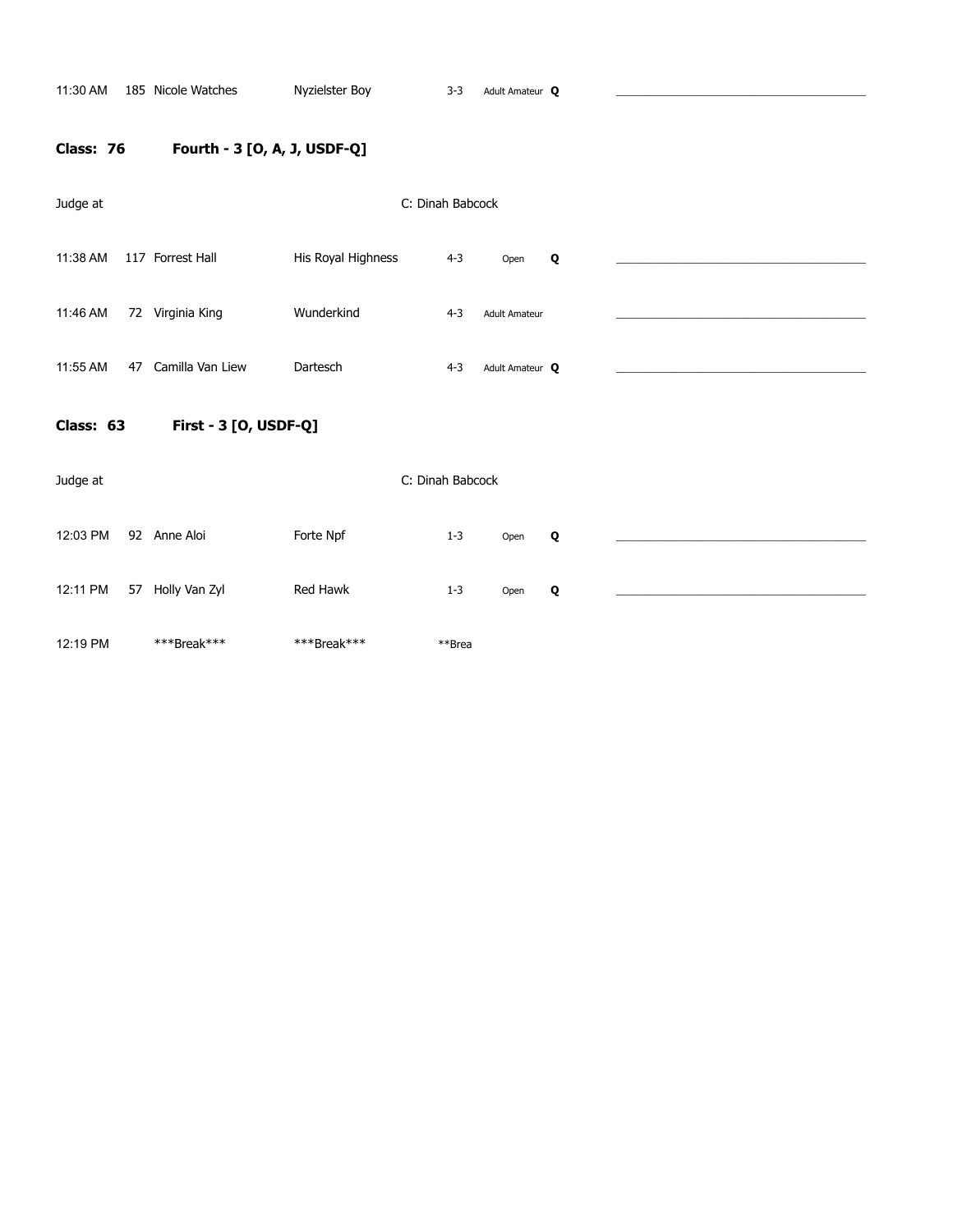# **Class: 70 Second - 3 Dover AA Medal [A, J, USDF-Q]**

| Judge at  |                           |                           | C: Dinah Babcock |                      |   |  |
|-----------|---------------------------|---------------------------|------------------|----------------------|---|--|
| 1:04 PM   | 139 Alyse Schuver         | Bennigan                  | $2 - 3$          | <b>Adult Amateur</b> |   |  |
| 1:12 PM   | 98 Emily Ally Robinson    | Regina                    | $2 - 3$          | JR/YR                |   |  |
| 1:20 PM   | 135 Ronald Trotter        | Leandro                   | $2 - 3$          | Adult Amateur Q      |   |  |
| 1:28 PM   | 97 Barbara L. Nicks       | Baccalaureate BLN         | $2 - 3$          | Adult Amateur Q      |   |  |
| 1:36 PM   | 168 Sarah Sharpe          | Dakote (raj)              | $2 - 3$          | Adult Amateur Q      |   |  |
| 1:44 PM   | 175 Heather Michelle Will | Monticello VT             | $2 - 3$          | Adult Amateur Q      |   |  |
| 1:52 PM   | 171 Hannah Nagle          | When In Rome              | $2 - 3$          | JR/YR                | Q |  |
| Class: 69 | Second - 3 [O, USDF-Q]    |                           |                  |                      |   |  |
| Judge at  |                           |                           | C: Dinah Babcock |                      |   |  |
| 2:00 PM   | 173 Caitlin Oikemus       | Athena                    | $2 - 3$          | Open                 | Q |  |
| Class: 64 | First - 3 [A, J, USDF-Q]  |                           |                  |                      |   |  |
| Judge at  |                           |                           | C: Dinah Babcock |                      |   |  |
| 2:08 PM   | 180 Lily Darwin           | Max A Million             | $1 - 3$          | JR/YR                |   |  |
| 2:16 PM   | 84 Jean Tuttle            | <b>Ulla Amazing Grace</b> | $1 - 3$          | <b>Adult Amateur</b> |   |  |
| 2:24 PM   | 176 Julia R. Felker       | Zuriel                    | $1 - 3$          | Adult Amateur Q      |   |  |
| 2:32 PM   | 186 Alice Ohlandt         | Happy Valley              | $1 - 3$          | JR/YR                | Q |  |
| 2:40 PM   | 168 Sarah Sharpe          | Dakote (raj)              | $1 - 3$          | Adult Amateur Q      |   |  |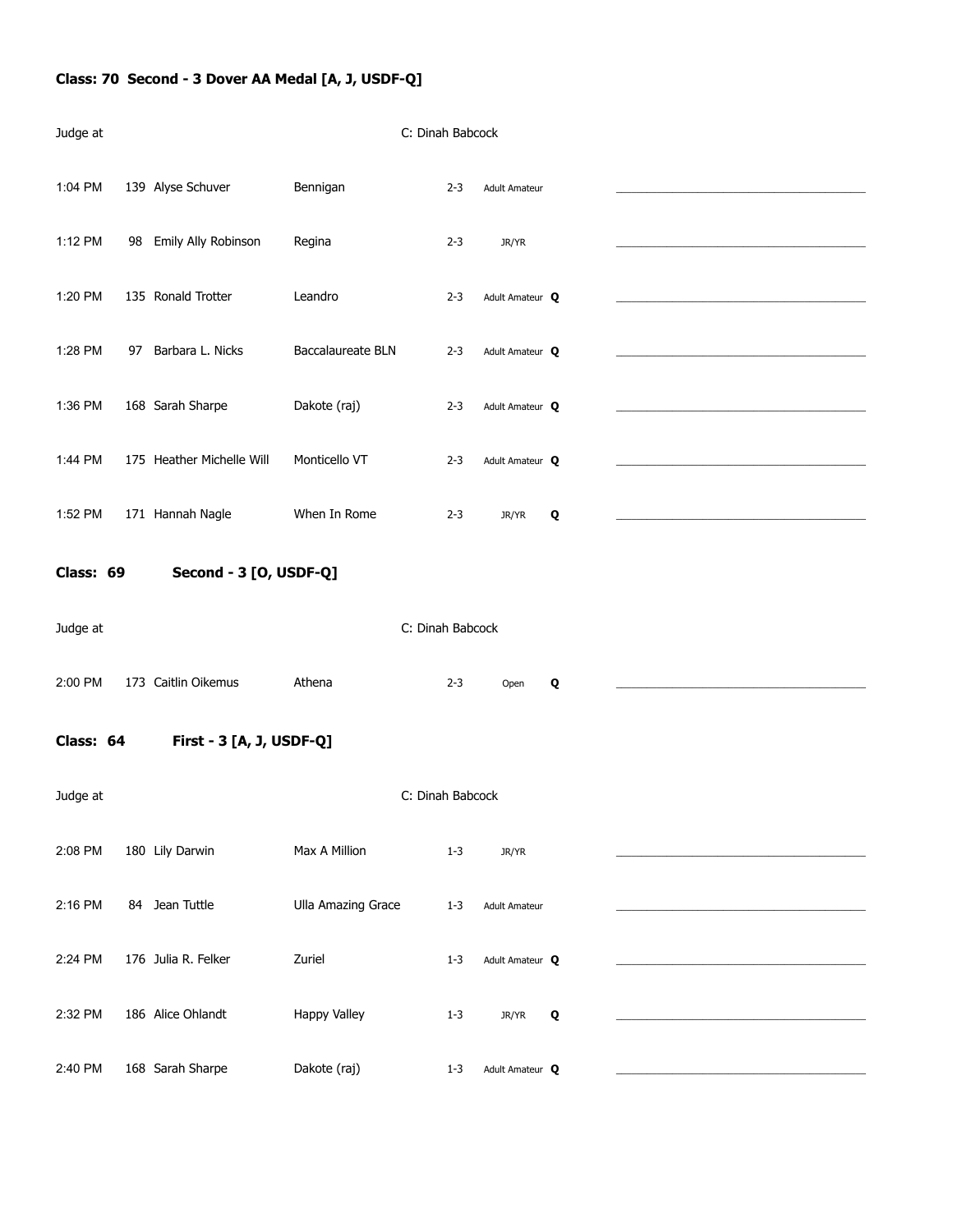| <b>Ring: Oval</b> |              |                                               |                    |                      |                      |   |             |   |   |   |   |   | Sunday, September 13, 2015 |  |
|-------------------|--------------|-----------------------------------------------|--------------------|----------------------|----------------------|---|-------------|---|---|---|---|---|----------------------------|--|
| <b>Time</b>       |              | <b>Entry Rider</b>                            | Horse              | Test                 | Stat/Div Q           |   | <b>Term</b> | Е | Н | C | М | В | Total %                    |  |
| Class: 55         |              | Training - 3 [O, USDF-Q]                      |                    |                      |                      |   |             |   |   |   |   |   |                            |  |
| Judge at          |              |                                               |                    | C: Fran Dearing-Kehr |                      |   |             |   |   |   |   |   |                            |  |
| 8:00 AM           | $\mathbf{1}$ | Ashley Dimmette                               | Amistosa Av        | $T-3$                | Open                 |   |             |   |   |   |   |   |                            |  |
| 8:07 AM           |              | ***Break***                                   | ***Break***        | **Brea               |                      |   |             |   |   |   |   |   |                            |  |
| 1:22 PM           |              | 45 Shannon Montgomery                         | Gijs v/d Bokkefarm | $T-3$                | Open                 | Q |             |   |   |   |   |   |                            |  |
| 1:29 PM           |              | 174 Anne Yanney                               | Edisto             | $T-3$                | Open                 |   |             |   |   |   |   |   |                            |  |
| 1:36 PM           |              | 2 Ashley Dimmette                             | Alhambra Lxxiv     | $T-3$                | Open                 |   |             |   |   |   |   |   |                            |  |
| 1:43 PM           |              | 147 Hailey Guard                              | Oleaje Xxxiv       | $T-3$                | Open                 | Q |             |   |   |   |   |   |                            |  |
| 1:50 PM           |              | 172 Cali Bowman                               | <b>Boundless</b>   | $T-3$                | Open                 |   |             |   |   |   |   |   |                            |  |
| 1:57 PM           |              | 188 Brittany Foster Edwards Magnolia "maggie" |                    | $T-3$                | Adult Amateur Q      |   |             |   |   |   |   |   |                            |  |
| Class: 60         |              | <b>First -2 [O]</b>                           |                    |                      |                      |   |             |   |   |   |   |   |                            |  |
| Judge at          |              |                                               |                    | C: Fran Dearing-Kehr |                      |   |             |   |   |   |   |   |                            |  |
| 8:07 AM           |              | 195 C. Michelle Folden                        | Biara              | $1 - 2$              | Open                 |   |             |   |   |   |   |   |                            |  |
| 8:14 AM           |              | 60 Stacey Hastings                            | Furst Aurum        | $1 - 2$              | Open                 |   |             |   |   |   |   |   |                            |  |
| Class: 61         |              | First - 2 [A, J]                              |                    |                      |                      |   |             |   |   |   |   |   |                            |  |
| Judge at          |              |                                               |                    | C: Fran Dearing-Kehr |                      |   |             |   |   |   |   |   |                            |  |
| 8:22 AM           |              | 40 Emma Williamson                            | True North         | $1 - 2$              | <b>Adult Amateur</b> |   |             |   |   |   |   |   |                            |  |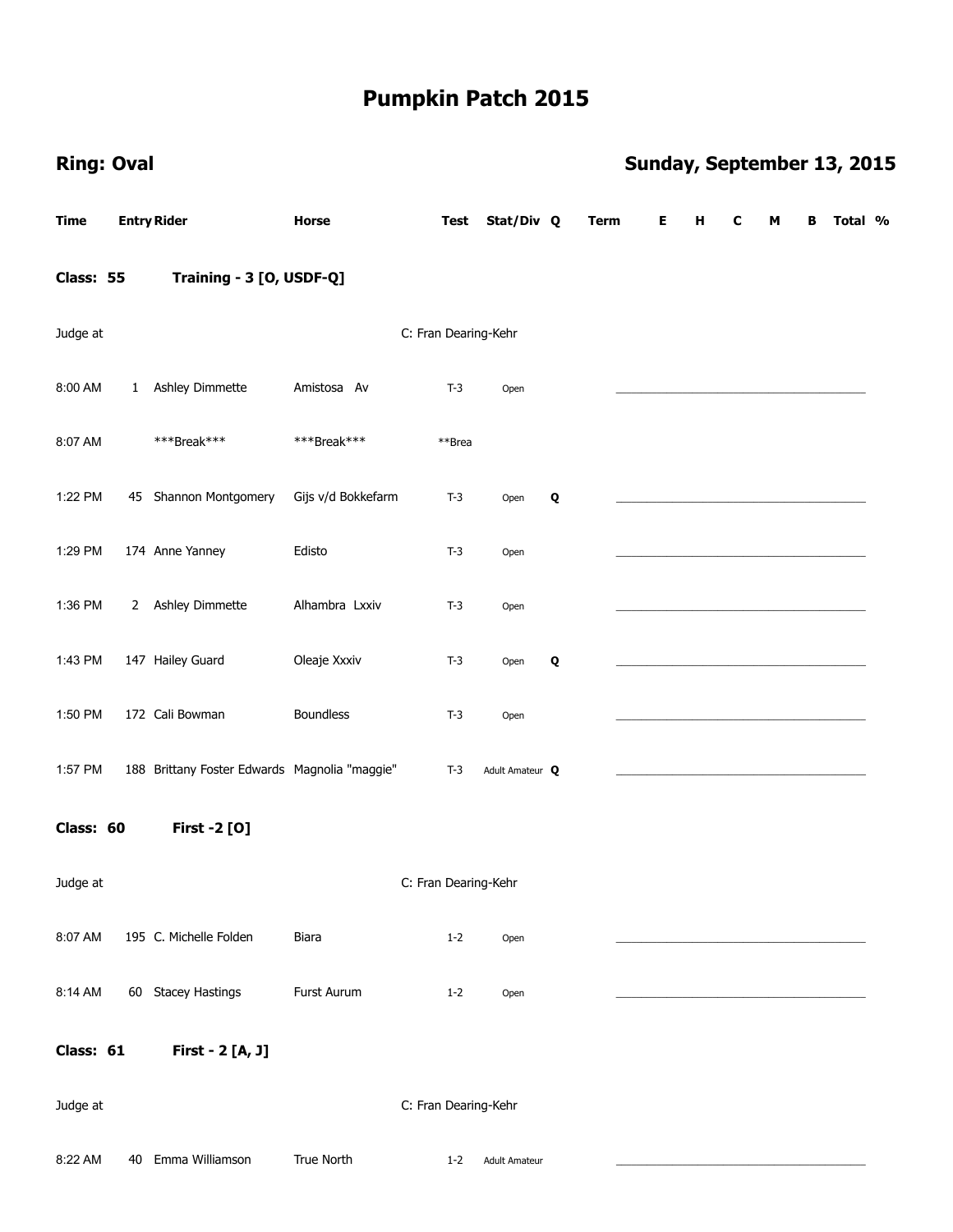### **Class: 71 Third - 1 [O, A, J]**

| Judge at  |    |                                      |                   | C: Fran Dearing-Kehr |                      |  |
|-----------|----|--------------------------------------|-------------------|----------------------|----------------------|--|
| 8:37 AM   |    | 100 Eva Schemberger                  | Westport          | $3-1$                | Open                 |  |
| 8:45 AM   | 48 | Linda Buhl                           | Kilpeck Toy Story | $3 - 1$              | <b>Adult Amateur</b> |  |
| 8:53 AM   | 28 | <b>Emily Black</b>                   | Pavarotti         | $3 - 1$              | <b>Adult Amateur</b> |  |
| 9:01 AM   | 95 | Samantha Capoferri-fellinSir William |                   | $3 - 1$              | Open                 |  |
|           |    |                                      |                   |                      |                      |  |
| Class: 68 |    | Second - 2 [A, J]                    |                   |                      |                      |  |
| Judge at  |    |                                      |                   | C: Fran Dearing-Kehr |                      |  |

9:09 AM 21 Ms Jo Mc Cracken Gevalia 2-2

**Class: 66 Second - 1 [A, J,]** 

| Judge at |    |                                    |           |         | C: Fran Dearing-Kehr |  |
|----------|----|------------------------------------|-----------|---------|----------------------|--|
| 9:17 AM  | 39 | Elizabeth Dicey                    | Sebastian | $2 - 1$ | <b>Adult Amateur</b> |  |
| 9:25 AM  | 33 | Debbie Bordeau Hendey Elite Bragor |           | $2 - 1$ | Adult Amateur Q      |  |

**Class: 74 Fouth - 1 [O, A, J]** 

Judge at C: Fran Dearing-Kehr 9:32 AM 194 Juliana Hutchings Goodness Gustaus 4-1 Open 9:40 AM 197 Amy Mcelroy Swing King 50 4-1 Open 9:48 AM 183 Becky Shealy 2idane 2014 2014 2014 Adult Amateur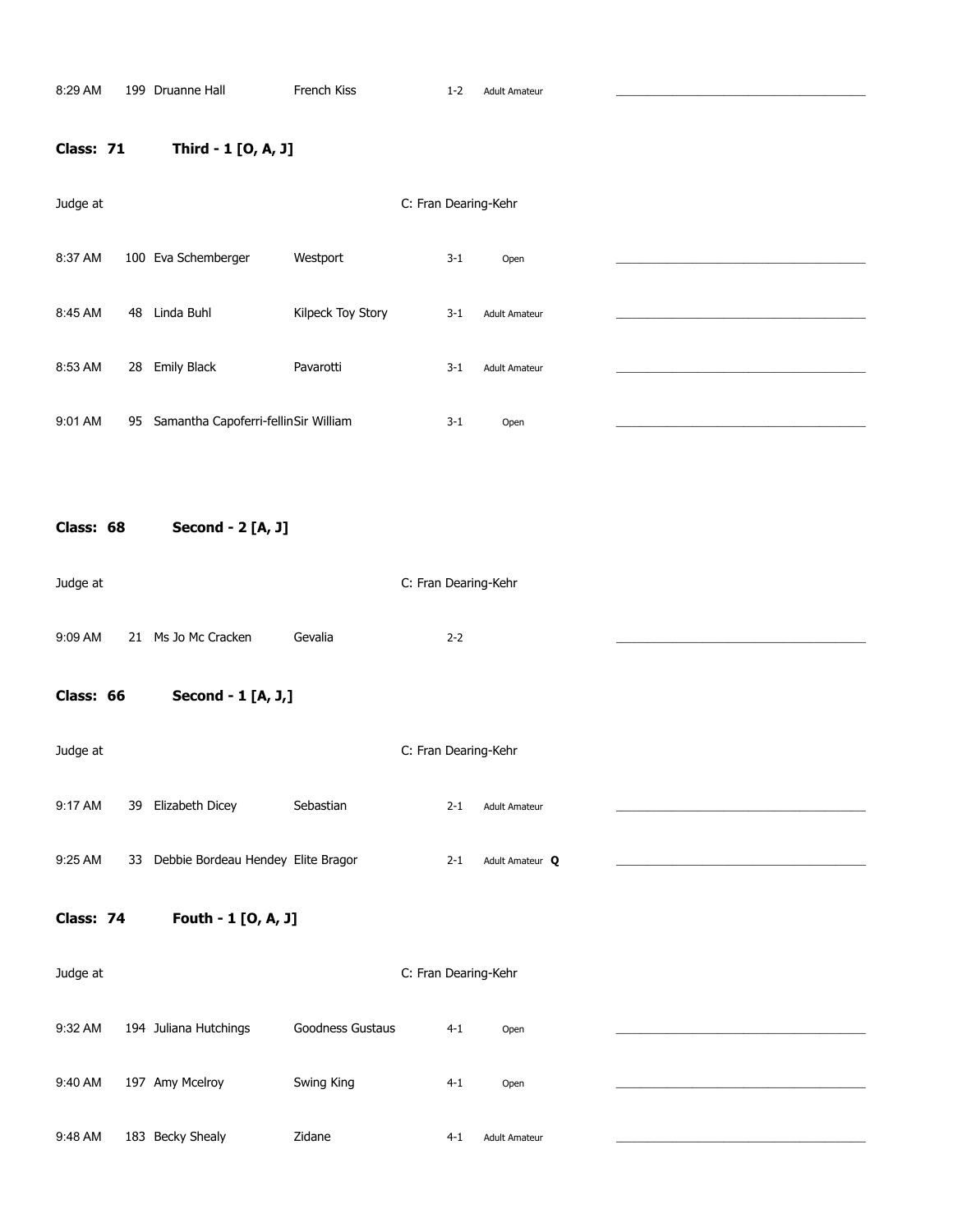# **Class: 77a Materiale 3yr Fillies & 4-5 yrs Mares**

| Judge at   |                                                    |                    | C: Fran Dearing-Kehr |            |                      |  |
|------------|----------------------------------------------------|--------------------|----------------------|------------|----------------------|--|
| 9:56 AM    | 172 Cali Bowman                                    | <b>Boundless</b>   |                      | <b>MAT</b> | Open                 |  |
| 10:02 AM   | ***Break***                                        | ***Break***        |                      | **Brea     |                      |  |
| Class: 77b | Materiale 3yr Colts/Geld. & 4-5 yrs Stallions/Geld |                    |                      |            |                      |  |
| Judge at   |                                                    |                    | C: Fran Dearing-Kehr |            |                      |  |
| 10:12 AM   | 177 Kristin Chader-bostick                         | Fox Paws Red Baron |                      | <b>MAT</b> | <b>Adult Amateur</b> |  |
| Class: 57  | First - 1 [0]                                      |                    |                      |            |                      |  |
| Judge at   |                                                    |                    | C: Fran Dearing-Kehr |            |                      |  |
| 10:18 AM   | 66 Stacey Hastings                                 | Guateque Iv        |                      | $1 - 1$    | Open                 |  |
| 10:25 AM   | 195 C. Michelle Folden                             | Biara              |                      | $1 - 1$    | Open                 |  |
| Class: 46  | <b>USDF Into Test A</b>                            |                    |                      |            |                      |  |
| Judge at   |                                                    |                    | C: Fran Dearing-Kehr |            |                      |  |
| 10:32 AM   | 191 Emma Brockinton                                | Pinto Bean         |                      | ILA        | JR/YR                |  |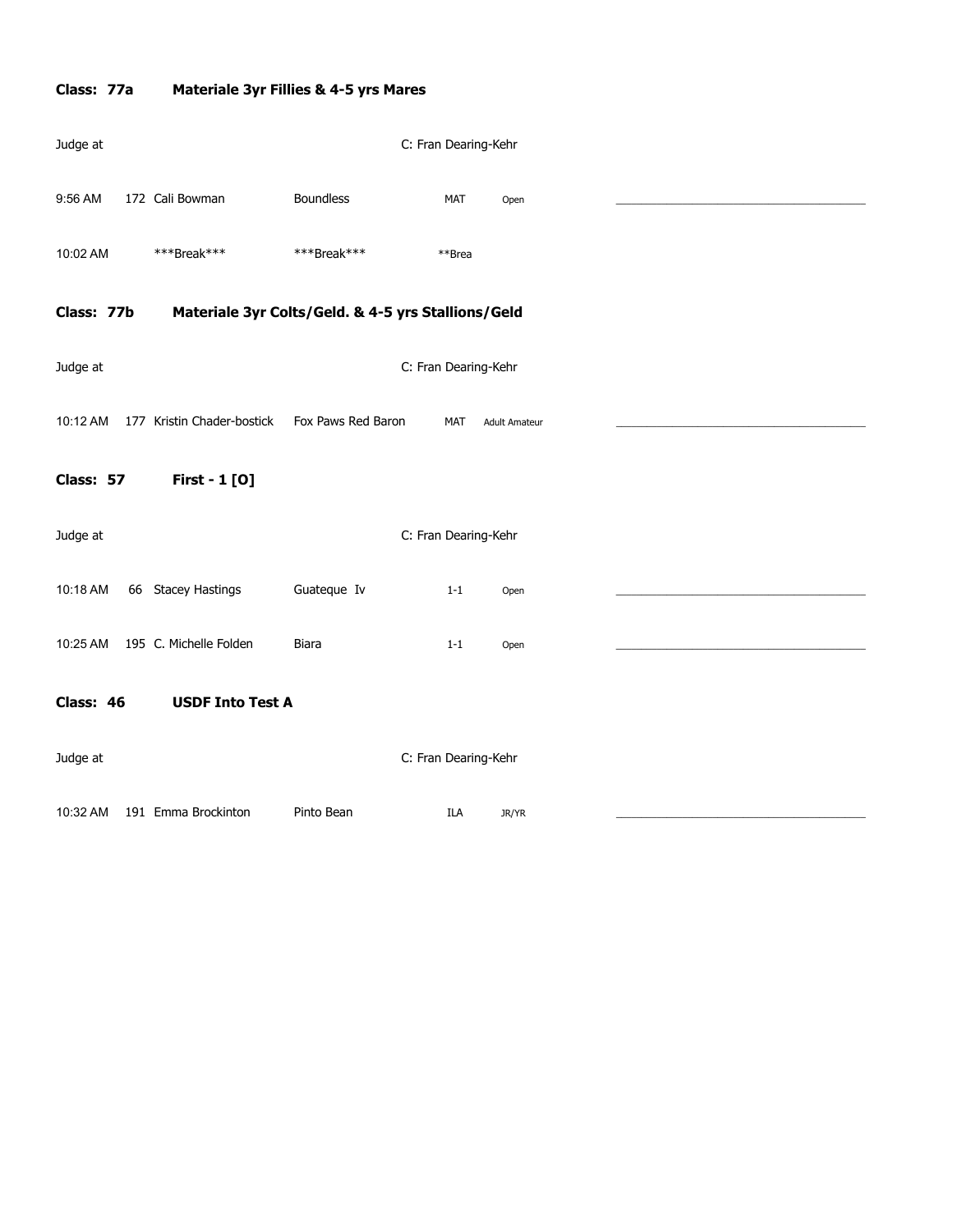### **Class: 47 USDF Intro Test B**

| Judge at  |                                 |                    | C: Fran Dearing-Kehr |         |                      |  |
|-----------|---------------------------------|--------------------|----------------------|---------|----------------------|--|
| 10:38 AM  | 190 Molly Brockinton            | Glenlaras Pride    |                      | ILB     | JR/YR                |  |
| 10:44 AM  | 137 Bonnie Pace                 | HC Sangria         |                      | ILB     |                      |  |
| Class: 58 | First - 1 [A, J]                |                    |                      |         |                      |  |
| Judge at  |                                 |                    | C: Fran Dearing-Kehr |         |                      |  |
| 10:50 AM  | 40 Emma Williamson              | True North         |                      | $1 - 1$ | <b>Adult Amateur</b> |  |
| Class: 51 | <b>Training - 2 Opportunity</b> |                    |                      |         |                      |  |
| Judge at  |                                 |                    | C: Fran Dearing-Kehr |         |                      |  |
| 10:57 AM  | 96 Shay Barnett                 | Starlight          |                      | $T-2$   | Open                 |  |
| Class: 53 | Training -2 [A, J]              |                    |                      |         |                      |  |
| Judge at  |                                 |                    | C: Fran Dearing-Kehr |         |                      |  |
| 11:05 AM  | 178 Genette Mcshane             | Kingpin            |                      | $T-2$   | <b>Adult Amateur</b> |  |
| Class: 49 | Training - 1 [O]                |                    |                      |         |                      |  |
| Judge at  |                                 |                    | C: Fran Dearing-Kehr |         |                      |  |
| 11:12 AM  | 70 Stacey Hastings              | Al-andalus Vi      |                      | $T-1$   | Open                 |  |
| 11:19 AM  | 45 Shannon Montgomery           | Gijs v/d Bokkefarm |                      | $T-1$   | Open                 |  |
| Class: 48 | <b>USDF Intro Test C</b>        |                    |                      |         |                      |  |